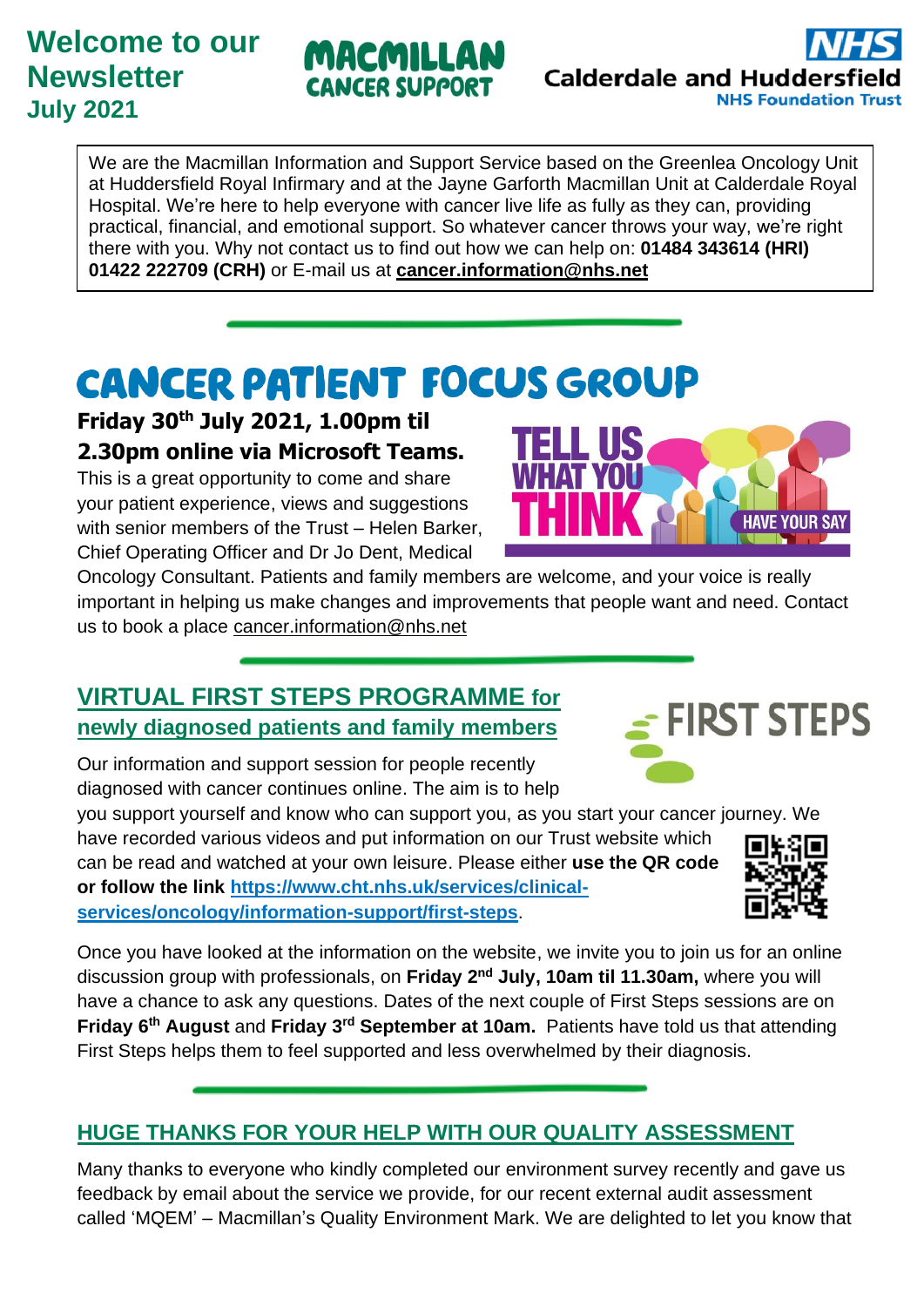we not only passed the assessment but were rated as *outstanding* as a Macmillan Cancer Information Centre! We achieved a level five, where the national target is a level four, so thank you again for contributing to this process! The assessor has also asked if she could speak to a couple of patients who have visited our Macmillan Centre at Calderdale Royal Hospital, to talk about their view of the environment. If you would like to volunteer to speak to Aileen – then please get in touch! Thank you.



### **HEADWRAPPERS – Virtual Hair Loss Support**

Our next two Virtual Headwrappers Hair Loss Support Sessions are on **Wednesday 28th July and Wednesday 25 th August, both at 11am.** 

The support session is run via Microsoft Teams.

The Charity 'HeadWrappers' is a hair loss advisory service, focusing on alternatives to wigs, helping with scarf tying and teaching practical tips around scalp care. Virtual sessions aim to help people look good and feel more confident about themselves as they undergo cancer treatments which may cause hair loss. The session gives you the chance to ask any questions. When you register, the charity will also kindly send you a free scarf to practice tying in the virtual session. Please contact us on the above numbers to book a place and we will send you a registration link. Please also have a look at the charity's website to find out more information:

### **'Appy Days!**

**Scarf tying techniques**

**Free Headscarf posted to your home**

**Practical tips for hair and scalp care**

**Talk through concerns over hair loss**

**Feel more confident coping with hair loss**

Our Trust has just launched its new mobile application (App) called **'CHFT Cancer Support'** which is available for free on the app store or google play. The app has key links to information to support you during your cancer diagnosis, as well as you being able to sign up to access your clinic letters via the **'Your EPR Patient Portal**.' Please download the app and take a look – we would be interested in your feedback.

[www.headwrappers.org](http://www.headwrappers.org/)



# **NEED TO TALK ABOUT CANCER?**

**MACMILLAN TELEPHONE BUDDIES**

Going through cancer can be an isolating experience at any time, and especially when social distancing. Macmillan's free Telephone Buddy service is here for you. You will be matched with someone

who understands what you're going through, and they'll give you a weekly call. **How it works:**

• You sign up to register your interest: https://www.macmillan.org.uk/getinvolved/campaigns/telephone-buddies

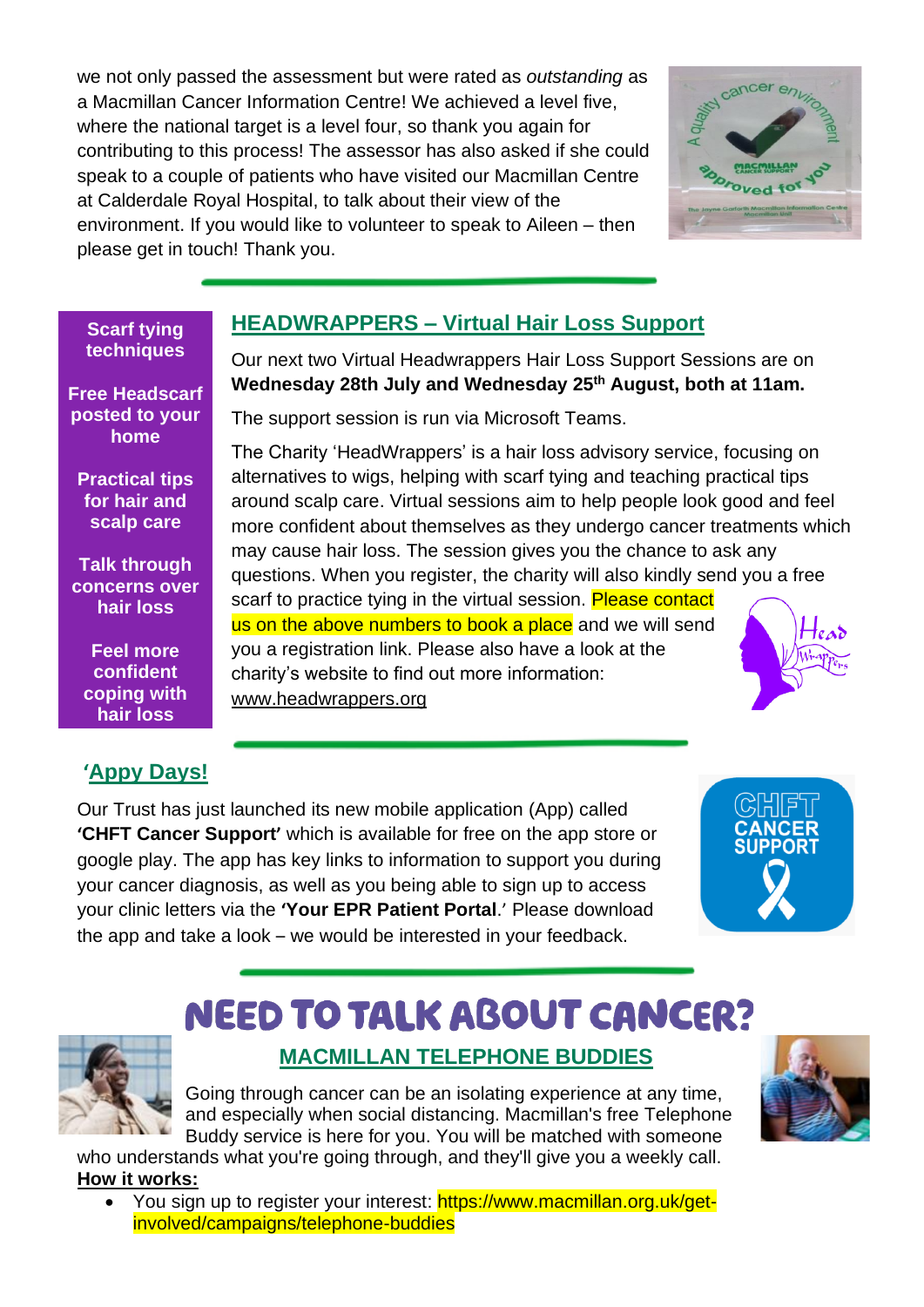- Macmillan will get in touch to find out what support you need
- You will be found a Telephone Buddy who suits your needs
- You'll get a weekly call from your Telephone Buddy

You'll receive up to 8 weeks or more of support, or whatever works best for you. Your volunteer buddy will be a listening ear, ready to talk about how you're feeling and your support needs during this difficult time. They can also let you know about our services, and all the ways Macmillan can help, to ensure you don't face cancer alone.

# **SAFEFIT EXERCISE SUPPORT**



SafeFit is a research trial designed to support anyone in the UK with suspicion of, or confirmed diagnosis of cancer. SafeFit's cancer exercise specialists will offer you free, remote advice, support, and resources to maintain and improve physical and emotional wellbeing.



This includes information about preparing for and going through cancer treatment during the coronavirus (COVID-19) crisis; providing you with exercise advice based on your needs that you can do safely at home; helping you find different and new ways to keep active and eat healthily, and improve your overall well-being

You can refer yourself to SafeFit or we can do this for you with your consent here: [https://www.smartsurvey.co.uk/s/TUCEDJ/.](https://www.smartsurvey.co.uk/s/TUCEDJ/) Once SafeFit receive your completed self-referral form, you will receive a call-back to discuss your needs. You should expect a call-back within one week. You will then be allocated a cancer exercise specialist to you as soon as possible who are trained in supporting people with cancer through exercise, emotional support and healthy eating.

### **VIRTUAL SUPPORT GROUPS IN JULY, AUGUST & SEPTEMBER 2021**

**The dates for our online support groups, via Microsoft Teams are:** 

 **Thursday 1 Thursday 5 Thursday 2**

**Virtual Macmillan Health Walk Virtual Macmillan Coffee Support Group** 

**st July 1pm – 2pm Wednesday 21st July 2pm – 3pm th August 1pm – 2pm Wednesday 18th August 2pm – 3pm nd September 1pm – 2pm Wednesday 15th September 2pm – 3pm**



Please contact us to book a place. You will need to have a device with a webcam and microphone, which are built into most laptops/tablets and smartphones.



### **BOOTS MACMILLAN BEAUTY ADVISORS – 'Feel More Like You'**



Boots No7 and Macmillan have had a long term partnership and trained Boots Macmillan Beauty Advisors are offering virtual appointments/consultations for people affected by cancer. Have a look at this link for some beauty and make up tips and you can book an online